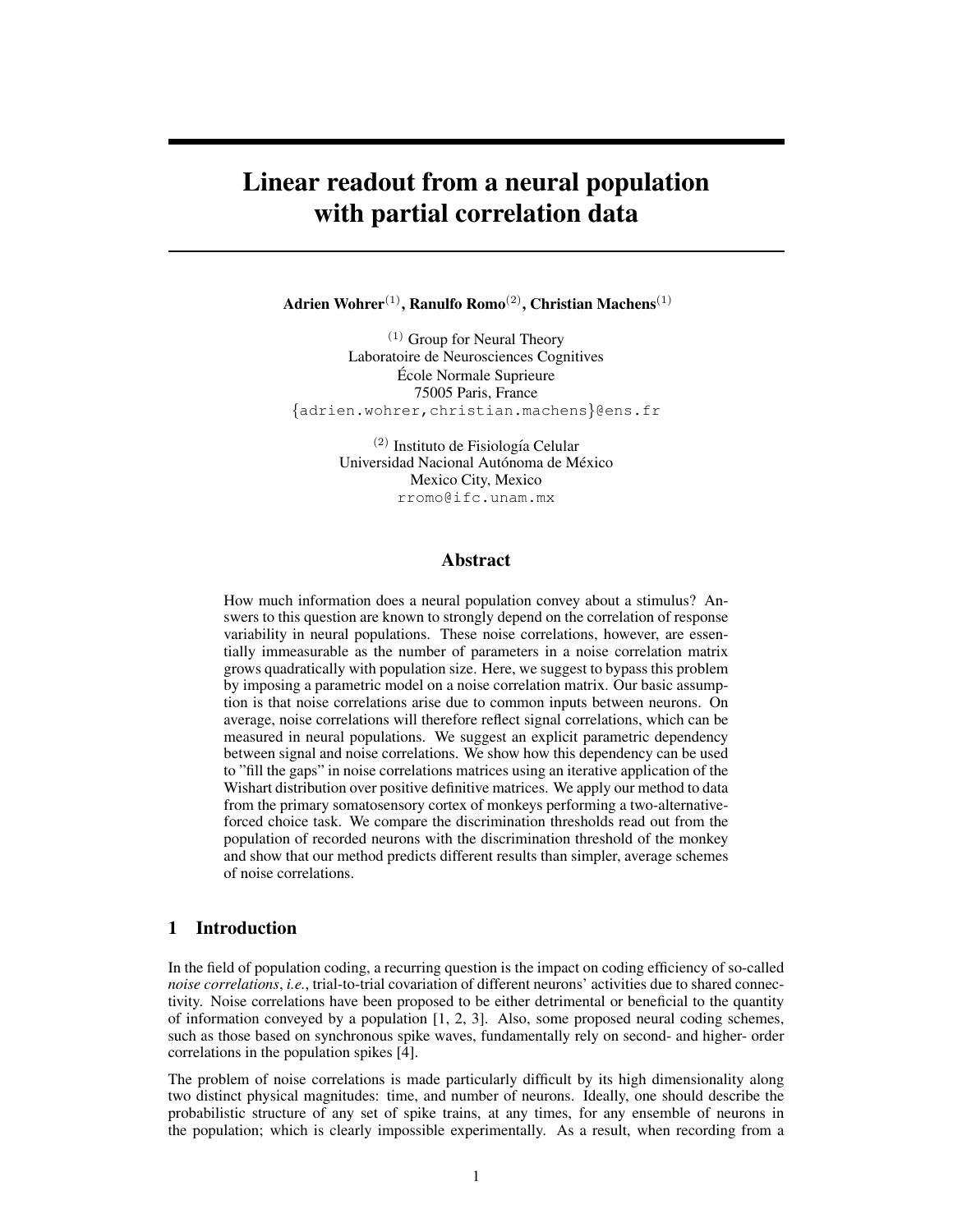population of neurons with a finite number of trials, one only has access to very *partial* correlation data. First, studies based on experimental data are most often limited to second order (pairwise) correlations. Second, the temporal correlation structure is generally simplified (*e.g.*, by assuming stationarity) or forgotten altogether (by studying only correlation in overall spike counts). Third and most importantly, even with modern multi-electrode arrays, one is limited in the number of neurons which can be recorded simultaneously during an experiment. Thus, when data are pooled over experiments involving different neurons, most pairwise noise correlation indices remain unknown. In consequence, there is always a strong need to "fill the gaps" in the partial correlation data extracted experimentally from a population.

In contrast to noise-correlation data, the *first-order* probabilistic data are easily extracted from a population: They simply consist in the *trial-averaged firing rates* of the neurons, generally referred to as their "signal". In particular, one can easily measure so-called *signal correlations* which measure how different neurons' trial-averaged firing rates covary with changes in the stimulus.

In this paper, we propose a method to "fill the gaps" in noise correlation data, based on signal correlation data. This approach can be summarized by the notion that "similar tuning reveals shared inputs". Indeed, noise correlations reveal a proximity of connection between neurons (through shared inputs and/or reciprocal connections) which, in turn, will generally result in some covariation of the neurons' first-order response to stimuli. When browsing through neural pairs in the population, one should thus expect to find a statistical link between their signal- and noise- correlations; and this has indeed been reported several times [5, 6]. If this statistical structure is well described, it can serve as basis to *randomly* generate noise correlation structures, compatible with the measured signal correlation. Furthermore, to assess the impact of this randomness, one can perform repeated picks of potential noise correlation structures, each time observing the resulting impact on the coding capacity in the population. Then, this method will provide reliable estimates (average + error bar) of the impact of noise correlations on population coding, given partial noise correlation data.

We present this general approach in a simplified setting in Section 2. The input stimulus is a single parameter which can take a finite number of values. The population's response is summarized by a single number for each neuron (its mean firing rate during the trial), so that in turn a correlation structure is simply given by a symmetric, positive,  $NxN$  matrix. In Section 3, we detail the method used to generate random noise correlation matrices compatible with the population's signal correlation, which we believe to be novel. In Section 4, we apply this procedure to assess the amount of information about the stimulus in the somatosensory cortex of macaques responding to tactile stimulation.

## 2 Model of the neural population

**Population activity R.** We consider a population of  $N$  neurons tested over a discrete set of possible stimuli  $f \in \{f_1, \ldots, f_K\}$ , lasting for a period of time T. The spike train of neuron i can be described by a series of Dirac pulses  $S_i(t) = \sum_{k=1}^{n_i} \delta(t - t_k^{(i)})$  $\binom{v}{k}$ . Due to trial-to-trial variability, the number of emitted spikes  $n_i$  and the spike times  $t_k^{(i)}$  $k<sup>(i)</sup>$  are random variables, whose distribution depends (amongst other things) on the value of stimulus  $f$ .

At each trial, information about f can be extracted from the spike trains  $S_i(t)$  using several possible readout mechanisms. In this article, we limit ourselves to the simplest type of readout: The population activity is summarized by the N-dimensional vector  $\mathbf{R} = \{R_i\}_{i=1...N}$ , where  $R_i = n_i/T$  is the mean firing rate of neuron  $i$  on this trial. A more plausible readout, based on sliding-window estimates of the instantaneous firing rate, has been presented elsewhere [7].

**First-moment measurements.** Given a particular stimulus f, we note  $\lambda_i(t, f)$  the probability of observing a spike from neuron i at time t regardless of other neurons' spikes (*i.e.*, the *first moment density*, in the nomenclature of point processes):  $E(S_i(t)|f) = \lambda_i(t, f)$ . Experimentally,  $\lambda_i(t, f)$ is measured fairly easily, as the *trial-averaged firing rate* of neuron i in stimulus condition f.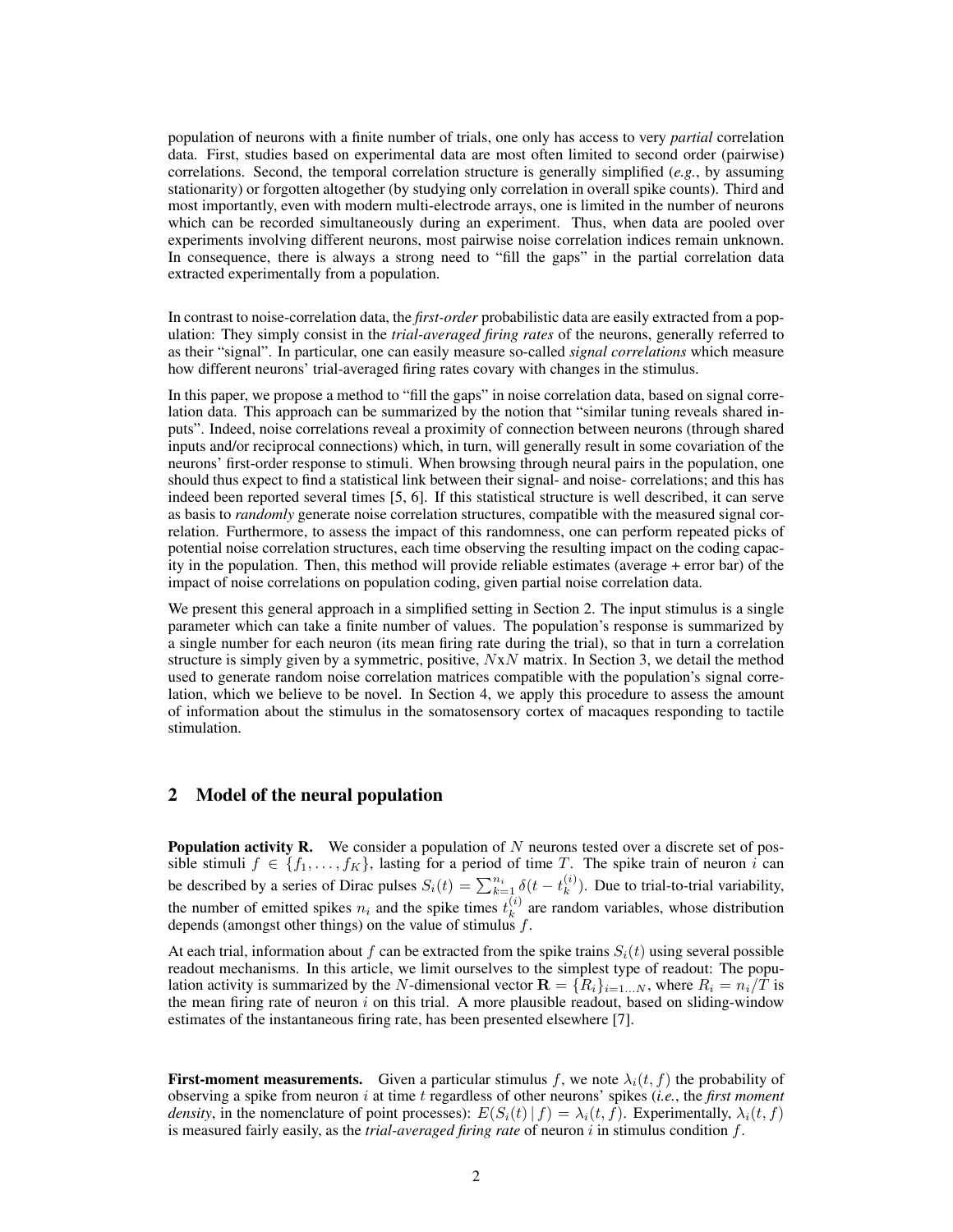Since  $R_i = 1/T \sum_{t=0}^{T} S_i(t)$ , its expectancy is given by

$$
E(R_i | f) = 1/T \sum_{t=0}^{T} \lambda_i(t, f) \stackrel{\Delta}{=} \overline{\lambda_i}(f).
$$
 (1)

This function of f is generally called the *tuning curve* of neuron i.

The trial-averaged firing rates  $\lambda_i(t, f)$  can also be used to define the *signal correlation* matrix  $\sigma =$  $\{\sigma_{ij}\}_{i,j=1...N}$ , as:

$$
\sigma_{ij} = \frac{\sum_{f,t} \lambda_i(t,f)\lambda_j(t,f) - KT\lambda_i\lambda_j}{\sqrt{\left(\sum_{f,t} \lambda_i(t,f)^2 - KT\widehat{\lambda_i}^2\right)\left(\sum_{f,t} \lambda_j(t,f)^2 - KT\widehat{\lambda_j}^2\right)}},
$$

where  $\lambda_i = 1/(KT) \sum_{f,t} \lambda_i(t, f)$  is the overall average firing rate of neuron i across trials and stimuli. The Pearson correlation  $\sigma_{ij}$  measures how much the first-order responses of neurons i and j "look alike", both in their temporal course and across stimuli. Being a correlation matrix,  $\sigma$  is positive definite, with 1s on its diagonal, and off-diagonal elements between −1 and 1. As opposed to most studies which define signal correlation only based on tuning curves, it is important for our purpose to also include the *time course* of response in the measure of signal similarity. Indeed, similar temporal courses are more likely to reveal shared input, and thus possible noise correlation.

A model for noise correlations. While first-moment ("signal") statistics can be measured experimentally with good precision, second-moment statistics (noise correlations) can never be totally measured in a large population. For this reason a parametric model must be introduced, that will allow us to infer the correlation parameters that could not be measured.

We introduce a simple model in which the noise correlation matrix  $\rho$  is independent of stimulus f: For a given stimulus f, the population activity  $\bf{R}$  is supposed to follow the multivariate Gaussian  $\mathcal{N}(\boldsymbol{\mu}(f),\mathbf{Q}(f))$ , with

$$
\mu_i(f) = \overline{\lambda_i}(f),\tag{2}
$$

$$
Q_{ij}(f) = \rho_{ij} \sqrt{\overline{\lambda_i}(f)\overline{\lambda_j}(f)}.
$$
\n(3)

Let us make a few remarks about this model. The first line is imposed by eq. (1). The second line implies that  $var(R_i | f) = Q_{ii}(f) = \lambda_i(f)$ , meaning that all neurons in this model are supposed to have a Fano factor of one. This model is the simplest possible for our purpose, as its only free parameter is the chosen noise correlation matrix  $\rho$ , and it has often been used in the literature [8]. Naturally, the assumption of Gaussianity is a simplifying approximation, as the values for  $R$  really come from a discretized spike count.

### 3 Inferring the full noise correlation structure

#### 3.1 Statistical link between *signal* and *noise* correlation

We propose that, across all pairs  $(i, j)$  of distinct cells in the population, the noise correlation index is linked to the signal correlation index by the following statistical relationship:

$$
\rho_{ij} \sim \mathcal{N}\big(F(\sigma_{ij}), c^2\big),\tag{4}
$$

where function  $F(\sigma_{ij})$  provides the expected value for  $\rho_{ij}$  if  $\sigma_{ij}$  is known, and c measures the statistical variations of  $\rho_{ij}$  across pairs of cells sharing the same signal correlation  $\sigma_{ij}$ . By extension, we note  $F(\sigma)$  the matrix with 1s on its diagonal, and non-diagonal elements  $F(\sigma_{ij})$ .

The choice of  $F$  and  $c$  is dictated by the experimental data under study. In our case, these are neural recordings in the primary somatosensory cortex (S1) of monkeys responding to a frequency discrimination task (see Section 4). For all pairs  $(i, j)$  of simultaneously recorded neurons (total of several hundred pairs), we computed the two correlation coefficients  $(\sigma_{ij}, \rho_{ij})$ . This allowed us to compute an experimental estimate for the distribution of  $\rho_{ij}$  given  $\sigma_{ij}$  (Figure 1). We find that

$$
F(x) = b + a \exp(\alpha(x - 1))
$$
\n(5)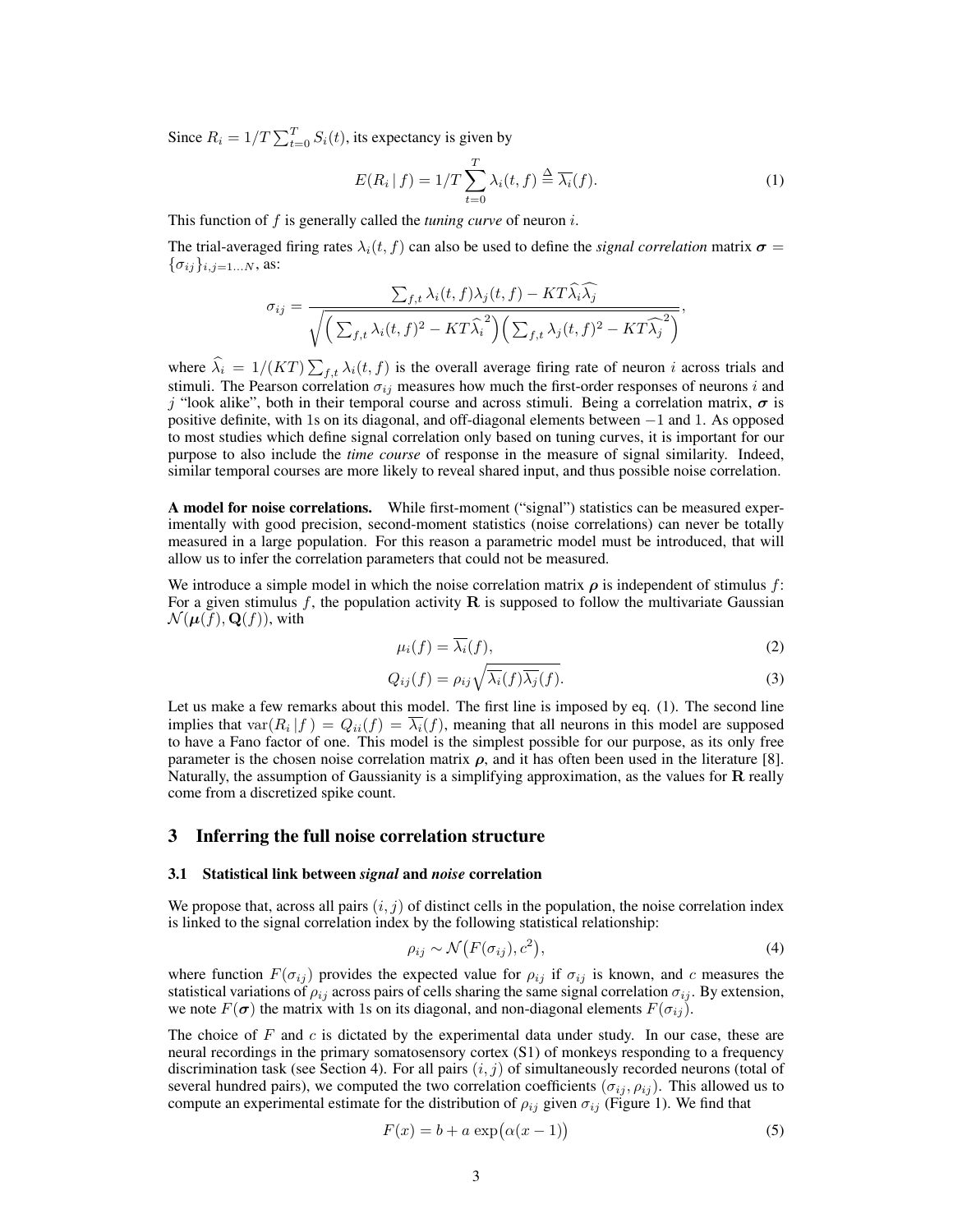

Figure 1: *Statistical link between signal and noise correlations. A*: Experimental distribution of  $(\sigma_{ij}, \rho_{ij})$  across simultaneously recorded neural pairs in population data from cortical area S1 (*dark gray*: noise correlation coefficients significantly different from 0). *B*: Same data transformed into a conditional distribution for  $\rho_{ij}$  given  $\sigma_{ij}$ . Plain ligns: experimental mean (*green*) and error bars (*white*). Dotted ligns: model mean  $F(\sigma_{ij})$  (*red*) and standard deviation c (*yellow*).

provides a good fit, with  $a \approx 0.6$ ,  $\alpha \approx 2.5$  and  $b \approx 0.05$ . For the standard deviation in eq. (4), we choose  $c = 0.1$ . This value is slightly reduced compared to experimental data (Figure 1, white vs. yellow confidence intervals), because part of the variability of  $\rho_{ij}$  observed experimentally is due to finite-sample errors in its measurement. We also note that the value found here for  $a$  is higher than values generally reported for noise correlations in the literature [2], possibly due to experimental limitations ; however, this has no influence on the method proposed here, only on its quantitative results.

Once that function  $F$  is fitted on the subset of simultaneously recorded neural pairs, we can use the statistical relation (4)-(5) to randomly generate noise correlation matrices  $\rho$  for the full neural population, on the basis of its signal correlation matrix  $\sigma$ . However, such a random generation is not trivial, as one must insure at the same time that individual coefficients  $\rho_{ij}$  follow relation (4), and that  $\rho$  remains a (positive definite) correlation matrix.

As a first step towards this generation, note that the "average" noise correlation matrix predicted by the model, that is  $F(\sigma)$ , is itself a correlation matrix. First, by construction, it has 1s on the diagonal and all its elements belong to  $[-1, 1]$ . Second,  $F(\sigma)$  can be written as a Taylor expansion on element-wise powers of  $\sigma$  (plus diagonal term  $(1-a-b)$ Id), with only positive coefficients (due to the exponential in eq. (5)). Since the element-wise (or *Hadamard*) product of two symmetric semi-definite positive matrices is itself semi-positive definite ("Schur's product theorem" [9]), all matrices in the expansion are semi-definite positive, and so is  $F(\sigma)$ . This property is fundamental to apply the method of random matrix generation that we propose now.

#### 3.2 Generating random correlation matrices

Wishart and *anti-Wishart* distributions. The Wishart distribution is probably the most straightforward way of generating a random symmetric, positive definite matrix with an imposed expectancy matrix. Let  $\Sigma$  be an  $NxN$  symmetric definite positive matrix, k an integer giving the number of degrees of freedom, and introduce the sample covariance matrix of k i.i.d Gaussian samples  $\mathbf{X}_i$  drawn according to  $\mathcal{N}(\mathbf{0}, \Sigma)$ :  $\mathbf{\Omega} = 1/k \sum_{i=1}^{k} \mathbf{X}_i \mathbf{X}_i^T$ . When  $k \geq N$ , the matrix  $\mathbf{\Omega}$  has almost surely full-rank. In that case, its pdf has a relatively simple expression, and the distribution for  $\Omega$  is called the Wishart distribution [10]. When  $k < N$ , the matrix  $\Omega$  is almost surely of rank k, so it is not invertible anymore. In that case, its pdf has a much more intricate expression. This distribution has sometimes been referred to as *anti-Wishart* distribution [11].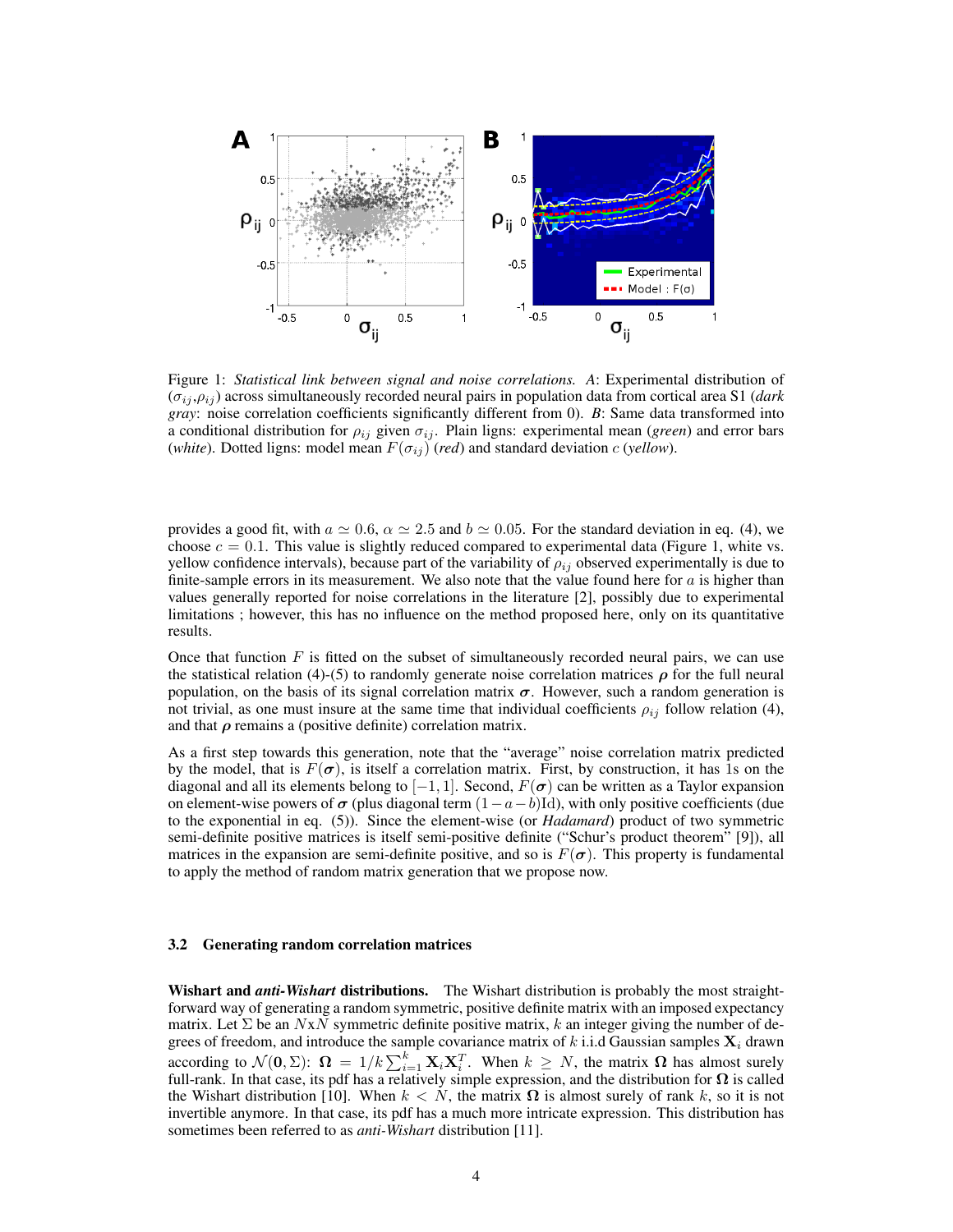In both cases, the resulting distribution for random matrix  $\Omega$ , which we note  $\mathcal{W}(\Sigma, k)$ , can be proven to have the following characteristic function [11]:

$$
\phi(T) = \mathbf{E}(\mathrm{e}^{-i\mathrm{Tr}(\pmb{\Omega}T)}) = \det\left(\mathrm{Id} + \frac{2i}{k}\Sigma T\right)^{k/2}
$$

(where T is a real symmetric matrix). This result can be used to find the two first moments of  $\Omega$ :

$$
E(\Omega_{ij}) = \Sigma_{ij} \tag{6}
$$

$$
cov(\Omega_{ij}, \Omega_{kl}) = \frac{1}{k} (\Sigma_{ik} \Sigma_{jl} + \Sigma_{il} \Sigma_{jk}),
$$
\n(7)

with a variance naturally scaling as  $1/k$ .

Then, a second step consists in renormalizing  $\Omega$  by its diagonal elements, to produce a correlation matrix  $\rho$ . The resulting distribution for  $\rho$ , which we note  $\overline{\mathcal{W}}(\Sigma, k)$ , has been studied by Fisher and others [12, 10], and is quite intricate to describe analytically. If one takes the generating matrix  $\Sigma = F(\sigma)$  to be itself a correlation matrix, then  $E(\rho) \simeq F(\sigma)$  still holds approximately, albeit with a small bias, and the variance of  $\rho$  still scales with  $1/k$ .

Distribution  $W(F(\sigma), k)$  could be a good candidate to generate a random correlation matrix  $\rho$  that would approximately verify  $E(\rho) = F(\sigma)$ . Unfortunately, this method presents a problem in our case. To fit the statistical relation eq. (4), we need the variance of an element  $\Omega_{ij}$  to be on the order of  $c^2 \simeq 0.01$ . But this implies (through eq. 7) that k must be small (typically, around 20), so that noise correlation matrices  $\rho$  generated in this way necessarily have a very low rank (anti-Wishart distribution, Figure 2, blue traces). This creates an artificial feature of the noise correlation structure which is not at all desirable.

Iterated Wishart. We propose here an alternative method for generating random correlation matrices, based on *iterative* applications of the Wishart distribution. This method allows to create random correlation matrices with a higher variance than a Wishart distribution, while retaining a much wider eigenvalue spectrum than the more simple anti-Wishart distribution.

The distribution has two positive integer parameters k and m (plus generative matrix  $F(\sigma)$ ). It is based on the following recursive procedure:

- 1. Start from deterministic matrix  $\rho_0 = F(\sigma)$ .
- 2. For  $n = 1 \dots m$ , pick  $\rho_n$  following the Wishart-correlation distribution  $\overline{\mathcal{W}(\rho_{n-1}, k)}$ .
- 3. Take  $\rho = \rho_m$  as output random matrix.

Since  $E(\rho_n) \simeq E(\rho_{n-1})$ , one expects approximately  $E(\rho) \simeq F(\sigma)$ . Furthermore, by taking a large  $k$ , one can produce full-rank matrices, circumventing the "low-rank problem" of the anti-Wishart distribution. Because k is large, the variance added at each step is small (proportional to  $1/k$ ), which is compensated by iterating the procedure a large number  $m$  of times.

Simulations allowed us to study the resulting distribution for  $\rho$  (Figure 2, red traces) and compare it to the more standard "anti-Wishart-based" distribution for  $\rho$  (Figure 2, blue traces). We used the signal correlation data  $\sigma$  observed in a 100-neuron recorded sample from area S1, and the average noise correlation  $F(\sigma)$  given by our experimental fit of F in that same area (Figure 1). As a simple investigation into the expectancy and variance of these distributions, we computed the empirical distribution for  $\rho_{ij}$  conditionned on  $\sigma_{ij}$ , for both distributions (Panel *A*). On this aspect the two distributions lead to very similar results, with a mean sticking closely to  $F(\sigma_{ij})$ , except for low values of  $\sigma_{ij}$  where the slight bias, previously mentionned, is observed in both cases. In contrast, the two distributions lead to very different results in term of their spectra (Panel *B*). The iterative Wishart, used with a large value of  $k$ , preserves a non-null spectrum across all its dimensions. It should be noted, though, that the spectrum is markedly more concentrated on the first eigenvalues than the spectrum of  $F(\sigma)$  (dotted line). However, this tendency towards dimensional reduction is much milder than in the anti-Wishart case !

As long as m is sensibly smaller than k, the variances added at each step (of order  $1/k$ ) simply sum up, so that  $m/k$  is the main factor defining the variance of the distribution. For example, in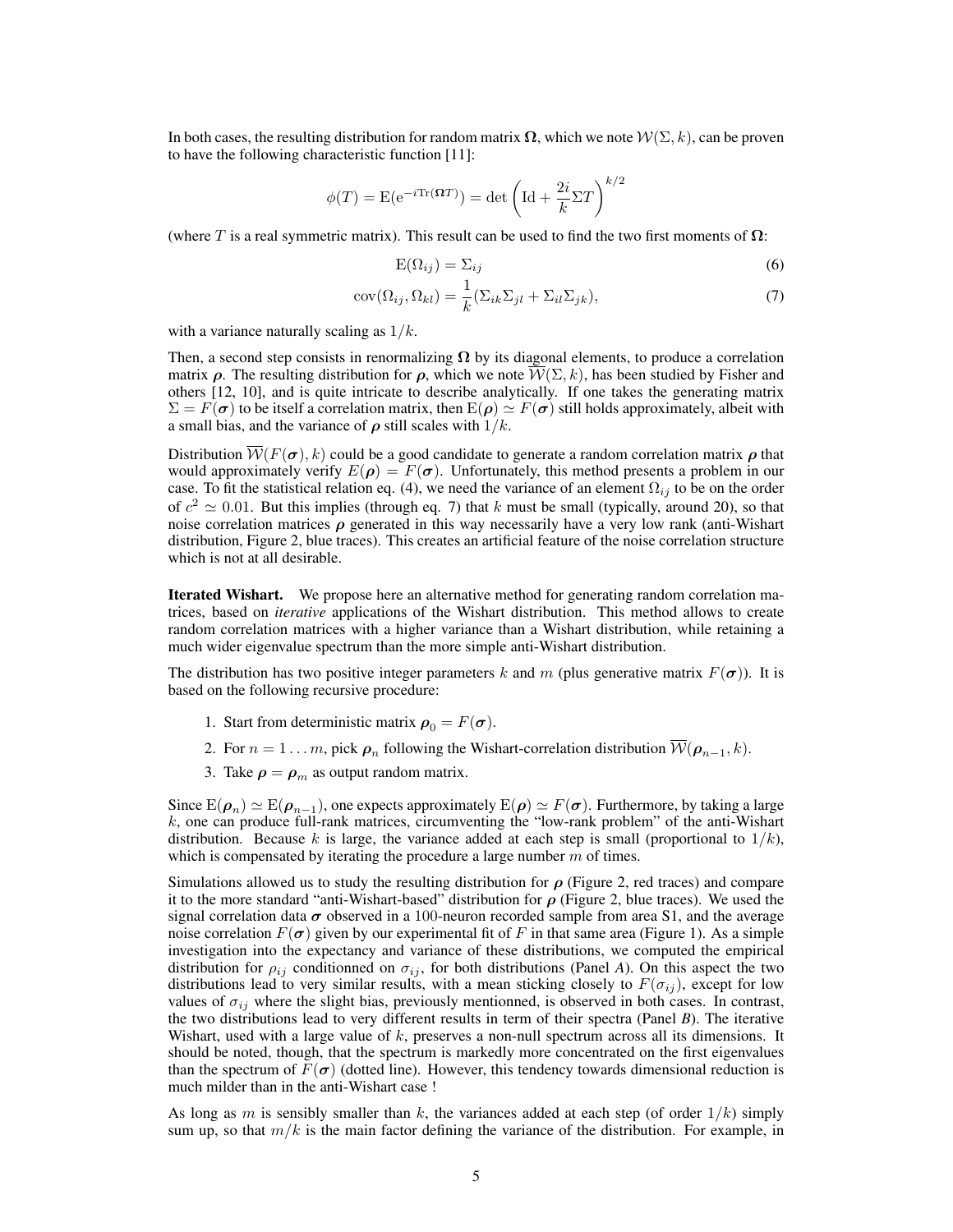

Figure 2: *Random generation of noise correlation matrices.*  $N = 100$  neurons from our recorded sample (area S1). *A*: Empirical distribution of noise correlation  $\rho_{ij}$  conditioned on signal correlation  $\sigma_{ij}$  (mean  $\pm$  std). *B*: Empirical distribution of eigenvalue spectrum (mean  $\pm$  std in log domain).

Figure 2,  $k/m$  equals 20, precisely the number of degrees of freedom in the equivalent anti-Wishart distribution. Also, the eigenvalue spectrum of  $\rho$  appears to follow a quasi-perfect exponential decay (even on a trial-by-trial basis), a result for which we have yet no explanation. The theoretical study of the "iterated Wishart" distribution, especially when  $k$  and  $m$  tend to infinity in a fixed ratio, might yield an interesting new type of distribution for positive symmetric matrices.

## 4 Linear encoding of tactile frequency in somatosensory cortex

To illustrate the interest of random noise correlation matrix generation, we come back to our experimental data. They consist of neural recordings in the somatosensory cortex of macaques during a two-frequency discrimination task. Two tactile vibrations are successively applied on the fingertips of a monkey. The monkey must then decide which vibration had the higher frequency (the detailed experimental protocol has been described elsewhere). Here, we analyze neural responses to the first presented frequency, in primary somatosensory cortex (S1). Most neurons there have a positive tuning  $(\lambda_i(f))$  grows with f) and positive noise correlations; however, negative tunings (resulting in the appearance of negative signal correlations) and significant negative noise-correlations can also be found (Figure 1-*A*).

In the notations of Section 2, stimulus f is the vibration frequency, which can take  $K = 5$  possible values (14, 18, 22, 26 and 30 Hz). The neural activities  $R_i$  consist of each neuron's mean firing rate over the duration of the stimulation, with  $T = 250$  ms. Our goal is to estimate the amount of information about stimulus f which can be extracted from a *linear readout* of neural activities, depending on the number of neurons  $N$  in the population. This implies to estimate the impact of noise correlations. We thus generate a random noise correlation structure  $\rho$  following the above procedure, and assume the resulting distribution for neural activity  $\bf{R}$  to follow eq. (2)-(3). This being given, one can estimate the sensitivity  $\Delta f$  of a linear readout of f from **R**, as we now present.

#### 4.1 Linear stimulus discriminability in a neural population

**Linear readout from the population.** To predict the value of  $f$  given  $\mathbf{R}$ , we resort to a simple one-dimensional linear readout, based on a prediction variable  $\hat{f} = \sum_{i=1}^{N} a_i R_i$ . The set of neural weights  $\mathbf{a} = \{a_i\}_{i=1...N}$  must be chosen in order to maximize the readout performance. We find it through 1-dimensional Linear Discriminant Analysis (LDA), as the direction which maximizes  $(a^T \text{Ma})/(a^T \overline{\text{Q}}a)$ , where M is the inter-class covariance matrix of class centroids  $\{\mu(f)\}_{f=f_1...f_K}$ , and  $\overline{Q} = 1/K \sum_f Q(f)$  is the average intra-class covariance matrix. Then, the norm of a is chosen so as for variable  $\hat{f}$  to be the best possible predictor of stimulus value f, in terms of mean square error.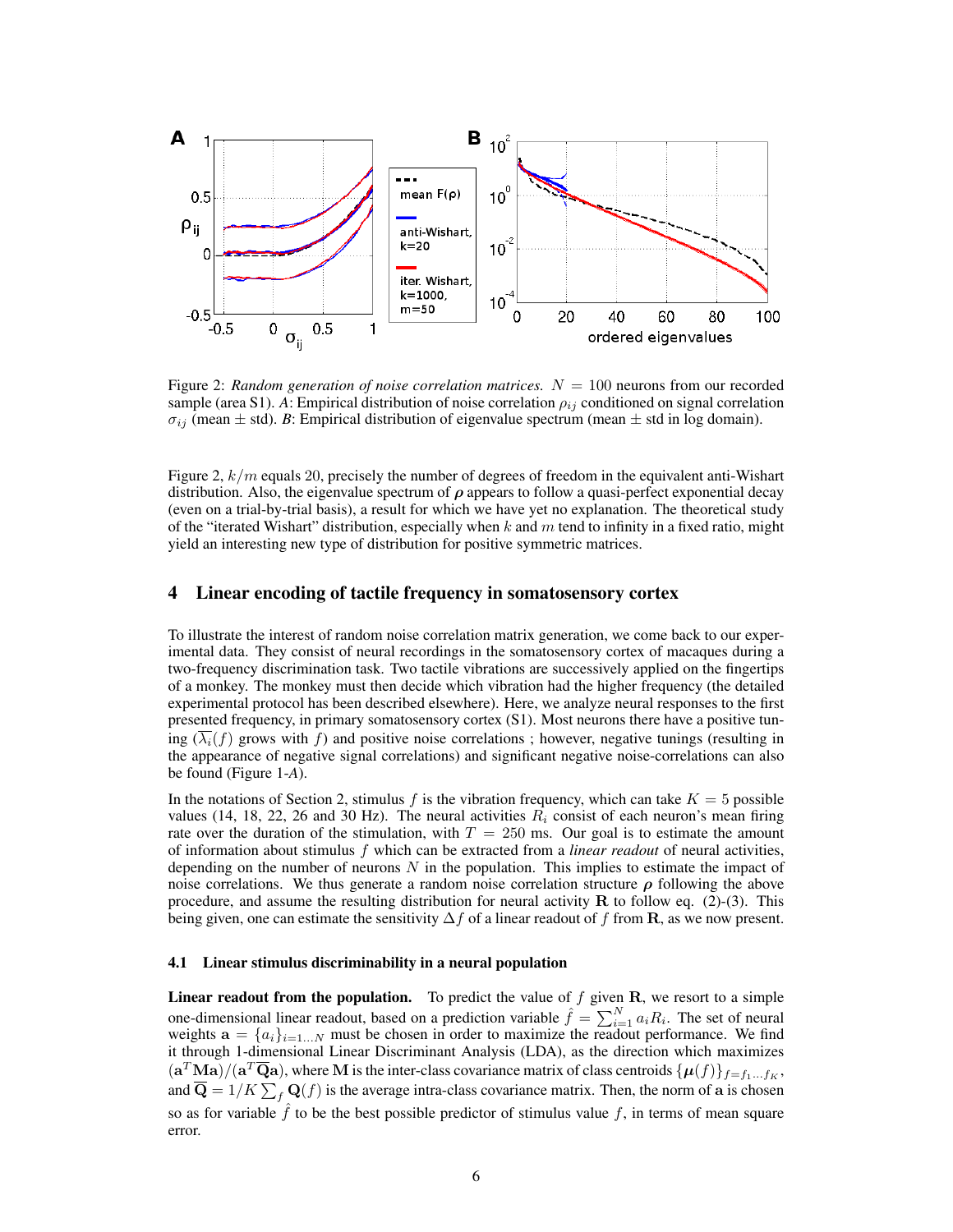**Readout discriminability.** The previous procedure produces a prediction variable  $\hat{f}$  which is normally distributed, with  $E(\hat{f} | f) = a^T \mu(f)$  and  $var(\hat{f} | f) = a^T Q(f)$ a. As a result, one can compute analytically the *neurometric curve* giving the probability that two successive stimuli be correctly compared by the prediction variable:

$$
G(\Delta) = P(\hat{f}_2 > \hat{f}_1 | f_2 - f_1 = \Delta). \tag{8}
$$

Finally, a sigmoid can be fit to this curve and provide a single *neurometric index*  $\Delta f$ , as half its 25% − 75% interval. ∆f measures what we call the *linear discriminability* of stimulus f in this neural population. It provides an estimate of the amount of information about the stimulus linearly present in the population activity R.

#### 4.2 Discriminability curves

Discriminability versus population size. The previous paragraphs have described a means to estimate the linear discriminability  $\Delta f$  of a given neural population, with a given noise correlation structure. We apply this method to estimate  $\Delta f(N)$  in growing populations of size  $N = 1, 2, \ldots$ , up to the full recorded neural sample (approx. 100 neurons in S1, Brodmann area 1). For each N, ∆f(N) is computed to approximate the linear discriminability of the *best* N-tuple population available from our recorded sample. As it is not tractable to test all possible  $N$ -tuples, we resort to the following recursive scheme: Search for neuron  $i_1$  with best discriminability, then search for neuron i<sub>2</sub> with the best discriminability for 2-tuple  $\{i_1, i_2\}$ , etc. We term the resulting curve  $\Delta f(N)$ the *discriminability curve* for the population. Note that this curve is not necessarily decreasing, as the last neurons to be included in the population can actually deteriorate the overall readout, by their influence on the LDA axis a.

Each draw of a sample noise correlation structure gives rise to a different discriminability curve. To better assess the possible impact of noise correlations, we performed 20 random draws of possible noise correlation structures, each time computing the discriminability curve. This produces an *average* discrimination curve flanked by a confidence interval modelling our ignorance of the exact full correlation structure in the population (Figure 3, red lines). The confidence interval is found to be rather small. This means that, if our statistical model for the link between signal and noise correlation (4)-(5) is correct, it is possible to assess with good precision the content of information present in a neural population, even with very partial knowledge of its correlation structure.

Since the resulting confidence interval on  $\Delta f(N)$  is small, one could assume that the impact of noise correlations is only driven by the "statistical average" matrix  $F(\sigma)$ . In this particular application, however, this is not the case. When the noise correlation matrix  $\rho$  is (deterministically) set equal to  $F(\sigma)$ , the resulting linear discriminability is underestimated (blue curve in Figure 3). Indeed, the statistical fluctuations in  $\rho_{ij}$  around  $F(\sigma_{ij})$ , of magnitude  $c \simeq 0.1$ , induce an overcorrelation of certain neural pairs, and a decorrelation of other pairs (including a significant minority of negative correlation indices – as observed in our data, Figure 1). The net effect of the decorrelated pairs is stronger and improves the overall discriminability in the population as compared to the "statistical average".

In our particular case, the predicted discriminability curve is actually closer to what it would be in a totally decorrelated population ( $\rho = 0$ , green curve). This result is not generic (it depends on the parameter values in this particular example), but it illustrates how noise correlations are not necessarily detrimental to coding efficiency [2], in neural populations with balanced tuning and/or balanced noise correlations (as is the case here, for a minority of cells).

**Comparison with monkey behavior.** The measure of discriminability through  $G(\Delta)$  (eq. 8) mimics the two-stimulus comparison which is actually performed by the monkey. And indeed, one can build in the same fashion a *psychometric curve* for the monkey, describing its behavioral accuracy in comparing correctly  $f_1$  and  $f_2$  across trials, depending on  $\Delta = f_2 - f_1$ . The resulting *psychometric index*  $\Delta f_{\text{monkey}}$  can then directly be compared with  $\Delta f$ , to assess the behavioral relevance of the proposed linear readout (Figure 3, black dotted line). In our model, the neurometric discriminability curve crosses the monkey's psychometric index at around  $N \simeq 8$ . If neurons are assumed to be decorrelated, the crossing occurs at  $N \simeq 5$ . Using the "statistical average" of the noise correlation structure, the monkey's psychometric index is approached around  $N \simeq 20$ .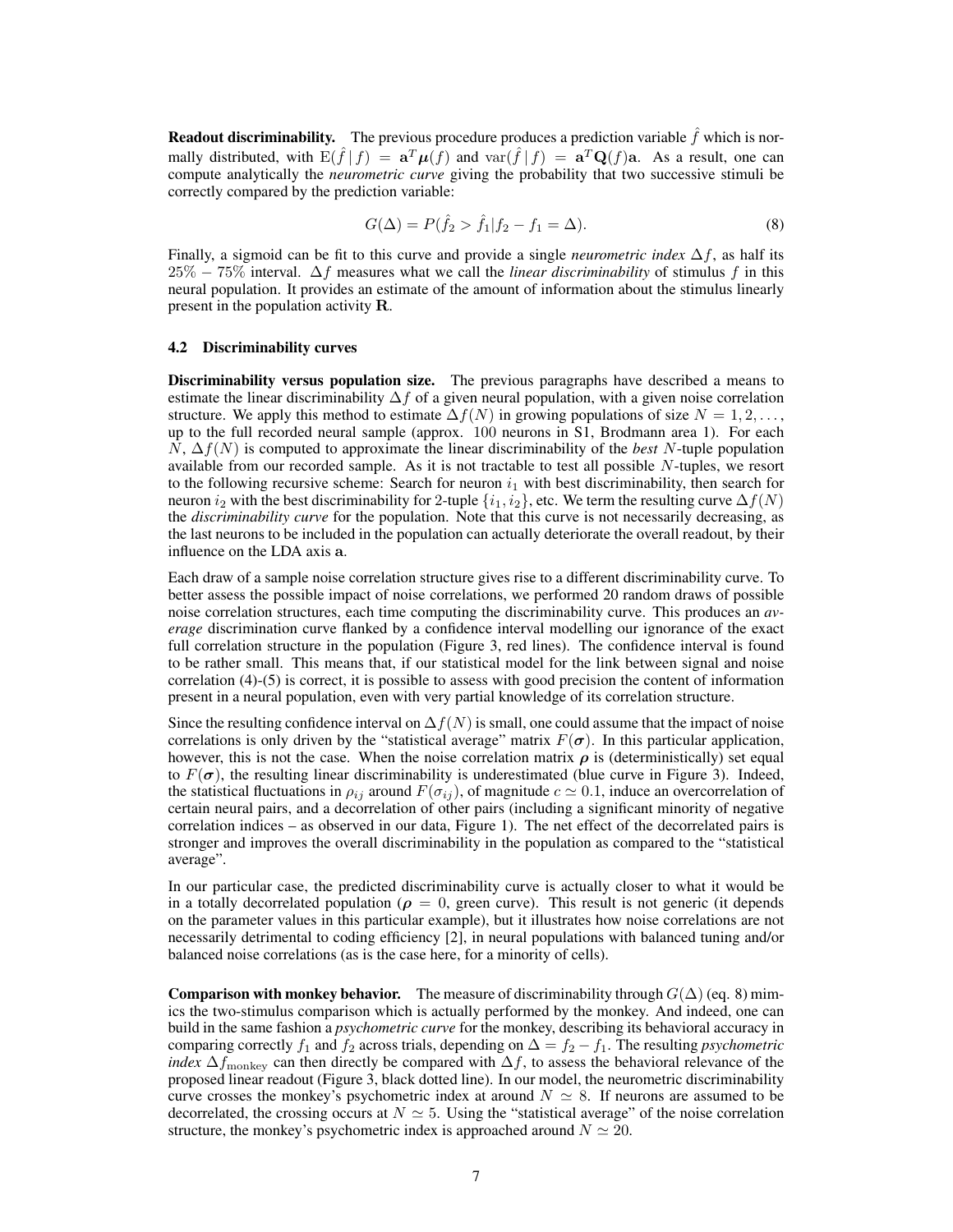

Figure 3: *Discriminability curves for various correlation structures.* Neural data: Mean firing rates over  $T = 250$  msec, for  $N = 100$  neurons from our recorded sample (area S1). *Green*: No noise correlations. *Red*: Random noise correlation structure (mean+std). *Blue*: Statistical average of the noise correlation structure. *Black*: Psychometric index for the monkey.

These results illustrate a number of important qualitative points. First, a known fact: the chosen noise correlation structure in a model can have a strong impact on the neural readout. Maybe not so known is the fact that considering a simplified, "statistical average" of noise correlations may lead to dramatically different results in the estimation of certain quantities such as discriminability. Thus, inferring a noise correlation structure must be done with as much care as possible in sticking to the available structure in the data. We think the method of extrapolation of noise correlation matrices proposed here offers a means to stick closer to the statistical structure (partially) observed in the data, than more simplistic methods.

Second, a comment must be made on the typical number of neurons required to attain the monkey's behavioral level of performance ( $N \leq 10$  using our extrapolation method for noise correlations). No matter the exact computation and sensory modality, it is a known fact that a few sensory neurons are sufficient to convey as much information about the stimulus as the monkey seems to be using, *when their spikes are counted over long periods of time* (typically, several hundreds of ms) [13, 14]. This is paradoxical when considering the number of neurons involved, even in such a simple task as that studied here. The simplest explanation to this paradox is that this spike count over several hundreds of milliseconds is not accessible behaviorally to the animal. Most likely, the animal's percept relies on much more *instantaneous* integrations of its sensory areas' activities, so that the contributions of many more neurons are required to achieve the animal's level of accuracy. In this optic, we have started to study an alternative type of linear readout from a neural population, based on its instantaneous spiking activity, which we term 'online readout' [7]. We believe that such an approach, combined with the method proposed here to account for noise correlations with more accuracy, will lead to better approximations of the number of neurons and typical integration times used by the monkey in solving this type of task.

## 5 Conclusion

We have proposed a new method to account for the noise correlation structure in a neural population, on the basis of partial correlation data. The method is based on the statistical link between signal and noise correlation, which is a reflection of the underlying neural connectivity, and can be estimated through pairwise simultaneous recordings. Noise correlation matrices generated in accordance with this statistical link display robust properties across possible configurations, and thus provide reliable estimates for the impact of noise correlation – if, naturally, the statistical model linking signal and noise correlation is accurate enough. We applied this method to estimate the linear discriminability in  $N$ -tuples of neurons from area S1 when their spikes are counted over 200 msec. We found that less than 10 neurons can account for the monkey's behavioral accuracy, suggesting that percepts based on full neural populations are likely based on much shorter integration times.